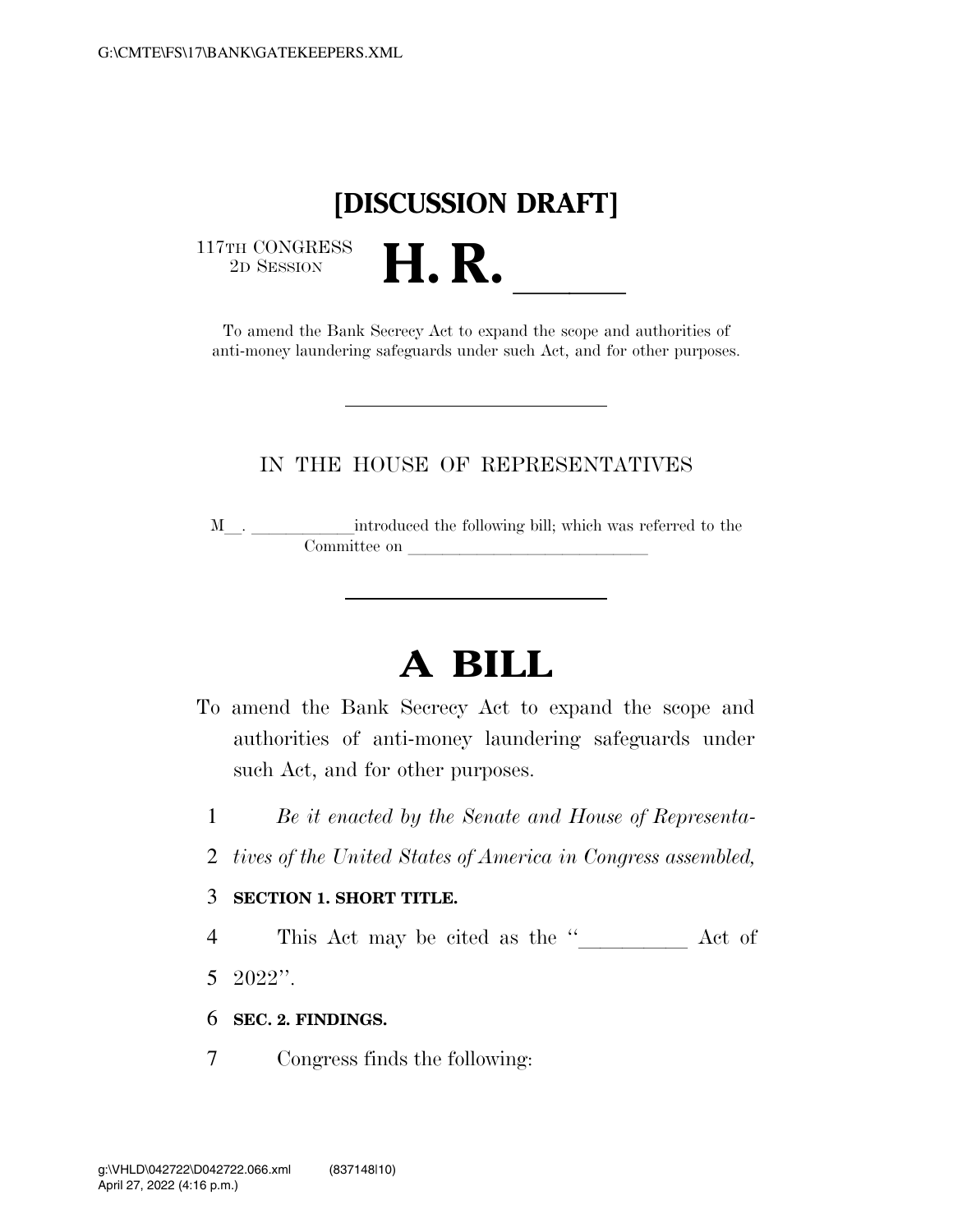(1) Kleptocrats and other corrupt actors across the world are increasingly relying on non-bank pro- fessional service providers, including non-bank pro- fessional service providers operating in the United States, to move, hide, and grow their ill-gotten gains.

 (2) In 2005, the Financial Action Task Force, an intergovernmental body formed by the United States and other major industrial nations, deter- mined that designated non-financial businesses and professions should be subject to the same anti-money laundering and counter-terrorist financing rules and regulations as financial institutions, including the re- quirement to know your customer or client and to perform due diligence, as well as to file suspicious transaction reports, referred to as suspicious activity reports or ''SARs'' in the United States.

 (3) In October 2021, the ''Pandora Papers'', 19 the largest expose of global financial data in history, revealed to a global audience how the United States plays host to a highly specialized group of ''enablers'' who help the world's elite move, hide, and grow their money.

 (4) The Pandora Papers described how an ad-viser to the former Prime Minister of Malaysia, Low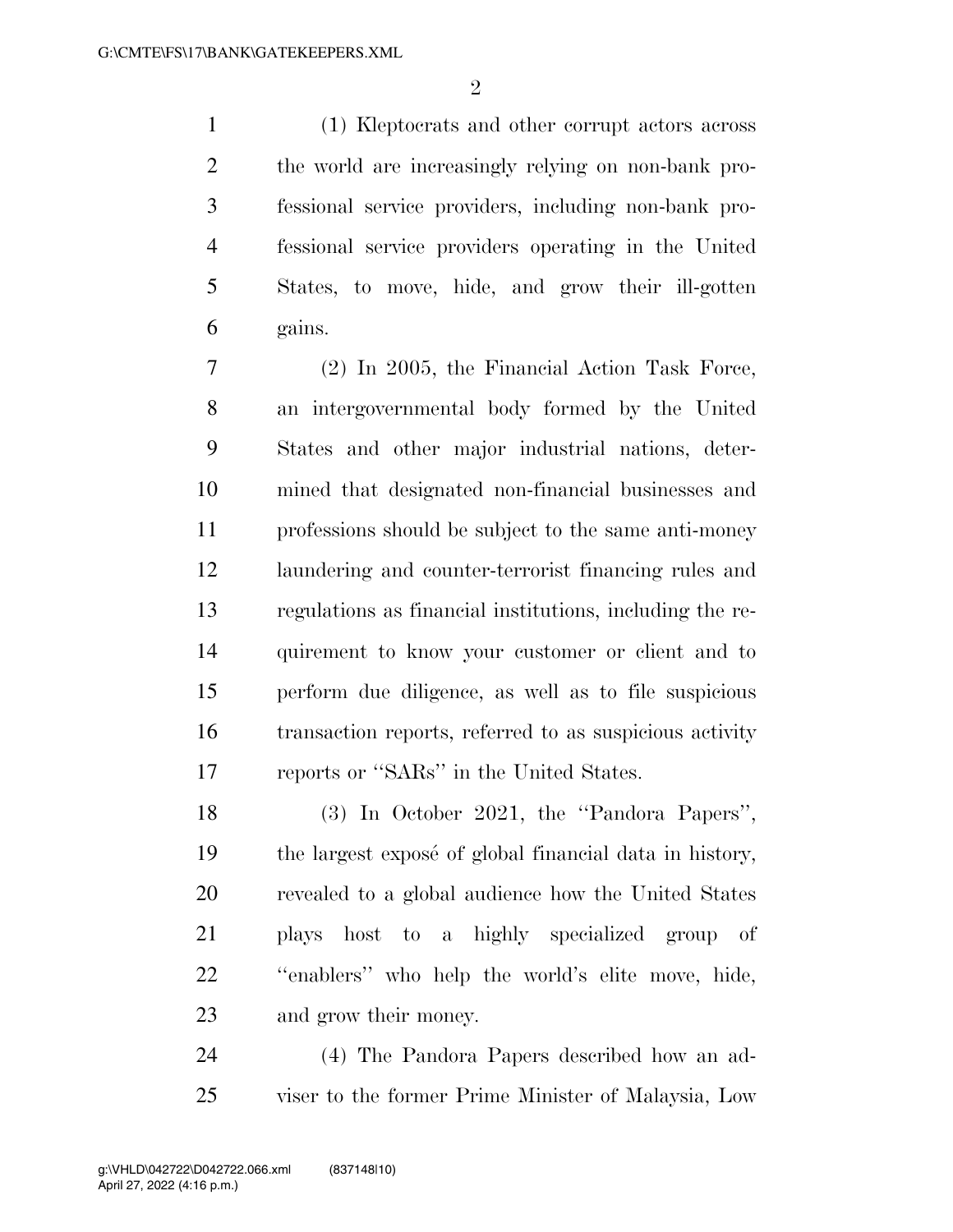Taek Jho, reportedly used affiliates of a United States law firm to assemble and consult a network of companies, despite Low fitting the ''textbook defi- nition'' of a high-risk client. Low went on to use his companies to help steal \$4.5 billion from Malaysia's public investment fund in one of ''the world's big-gest-ever financial frauds'', known as 1MDB.

 (5) Russian oligarchs have used gatekeepers to move their money into the United States. For exam- ple, a gatekeeper formed a company in Delaware that reportedly owns a \$15 million mansion in Washington, D.C., that is linked to one of Vladimir Putin's closest allies. Also, reportedly connected to the oligarch is a \$14 million townhouse in New York City owned by a separate Delaware company.

 (6) The Pandora Papers uncovered over 200 United States-based trusts across 15 States that held assets of over \$1 billion, ''including nearly 30 trusts that held assets linked to people or companies accused of fraud, bribery, or human rights abuses''. In particular, South Dakota, Nevada, Delaware, Florida, Wyoming, and New Hampshire have emerged as global hotspots for those seeking to hide their assets and minimize their tax burdens.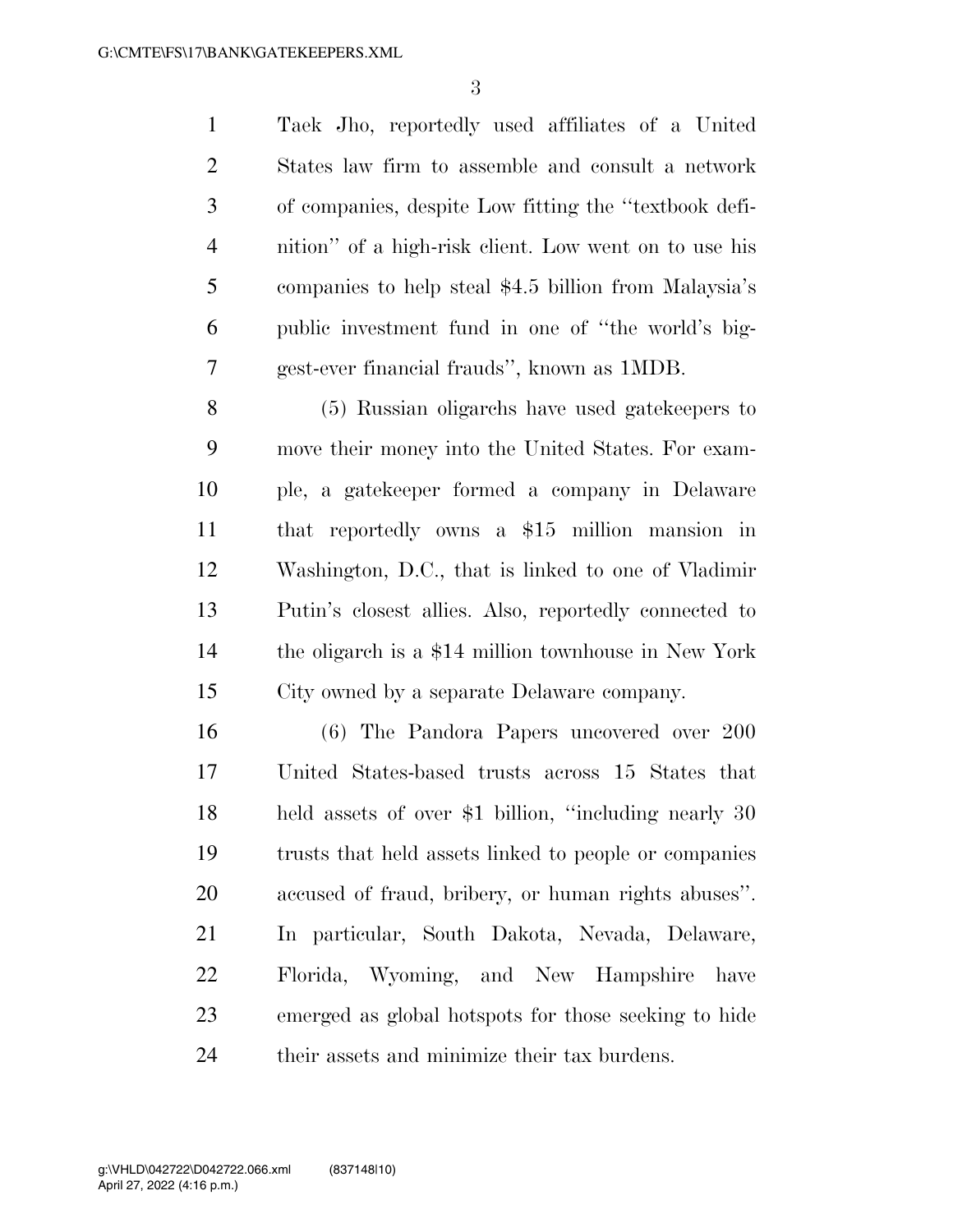(7) In 2016, an investigator with the non-profit organization Global Witness posed as an advisor to a corrupt African official and set up meetings with 13 New York City law firms to discuss how to move suspect funds into the United States. Lawyers from all but one of the firms provided advice to the faux advisor, including advice on how to utilize anony- mous companies to obscure the true owner of the as- sets. Other suggestions included naming the lawyer as a trustee of an offshore trust in order to open a bank account, and using the law firm's escrow ac-count to receive payments.

 (8) The autocratic Prime Minister of Iraqi Kurdistan, reportedly known for torturing and kill- ing journalists and critics, allegedly purchased a re- tail store valued at over \$18 million in Miami, Flor- ida, with the assistance of a Pennsylvania-based law firm.

 (9) Teodoro Obiang, the vice president of Equa- torial Guinea and son of the country's authoritarian president, embezzled millions of dollars from his home country, which was then used to purchase lux- ury assets in the United States. Obiang relied on the assistance of two American lawyers to move millions of dollars of suspect funds through U.S. banks. The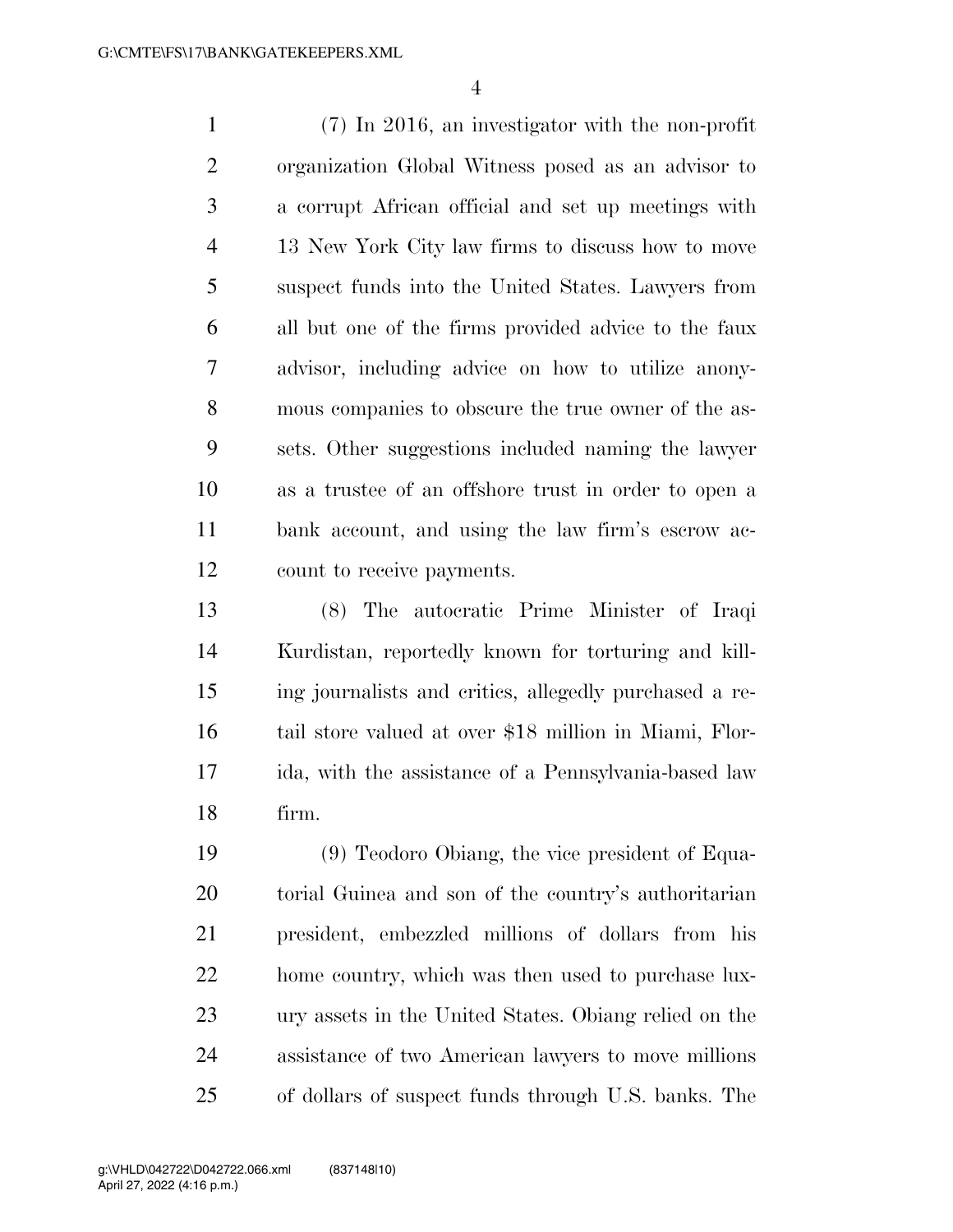lawyers incorporated five shell companies in Cali- fornia and opened bank accounts associated with the companies for Obiang's personal use. The suspect funds were first wired to the lawyers' attorney-client and firm accounts, then transferred to the accounts of the shell companies.

 (10) An American consulting company report- edly made millions of dollars working for companies owned or partly owned by Isabel dos Santos, the eld- est child of a former President of Angola. This in- cluded working with Angola's state oil company when it was run by Isabel dos Santos and helping to ''run a failing jewelry business acquired with An- golan money''. In 2021, a Dutch tribunal found that Isabel dos Santos and her husband obtained a \$500 million stake in the oil company through ''grand cor-ruption''.

 (11) In December 2021, the United States Gov- ernment issued a first-ever ''United States Strategy on Countering Corruption'', that includes ''Curbing Illicit Finance'' as a strategic pillar. An express line of effort to advance this strategic pillar states that: ''Deficiencies in the U.S. regulatory framework mean various professionals and service providers— including lawyers, accountants, trust and company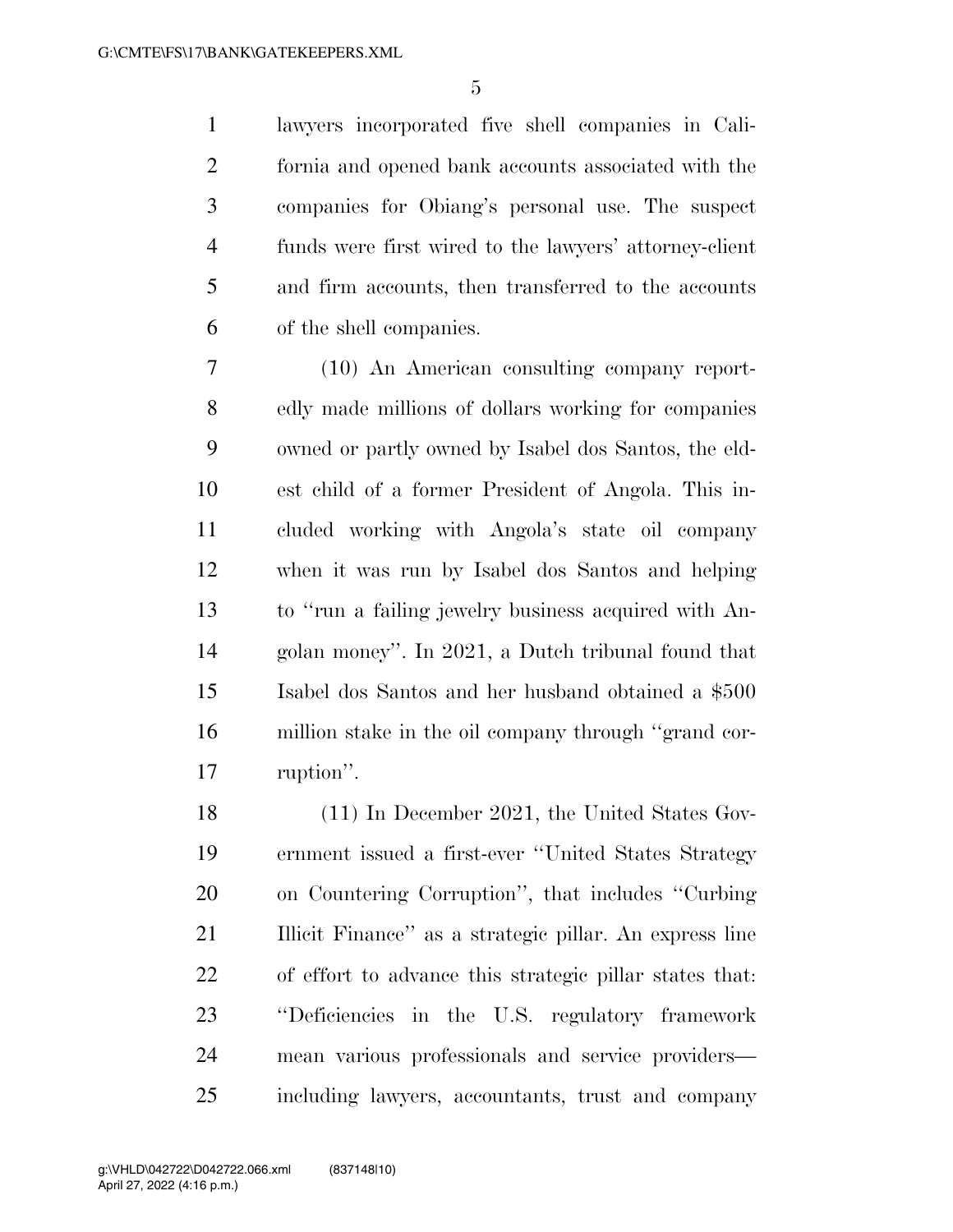service providers, incorporators, and others willing to be hired as registered agents or who act as nominees to open and move funds through bank accounts—are not required to understand the nature or source of income of their clients or prospective clients. . .While U.S. law enforcement has increased its focus on such facilitators, it is both difficult to prove 'intent and knowledge' that a facilitator was dealing with il- licit funds or bad actors, or that they should have known the same. Cognizant of such constraints, the Administration will consider additional authorities to cover key gatekeepers, working with the Congress as necessary to secure additional authorities''.

 (12) This Act provides the authorities needed to require that professional service providers who serve as key gatekeepers to the U.S. financial system adopt anti-money laundering procedures that can help detect and prevent the laundering of corrupt and other criminal funds into the United States. Ab- sent such authorities, the United States Government will be unable to adequately protect the U.S. finan- cial system, identify funds and assets that are the proceeds of corruption, or support foreign states in their efforts to combat corruption and promote good governance.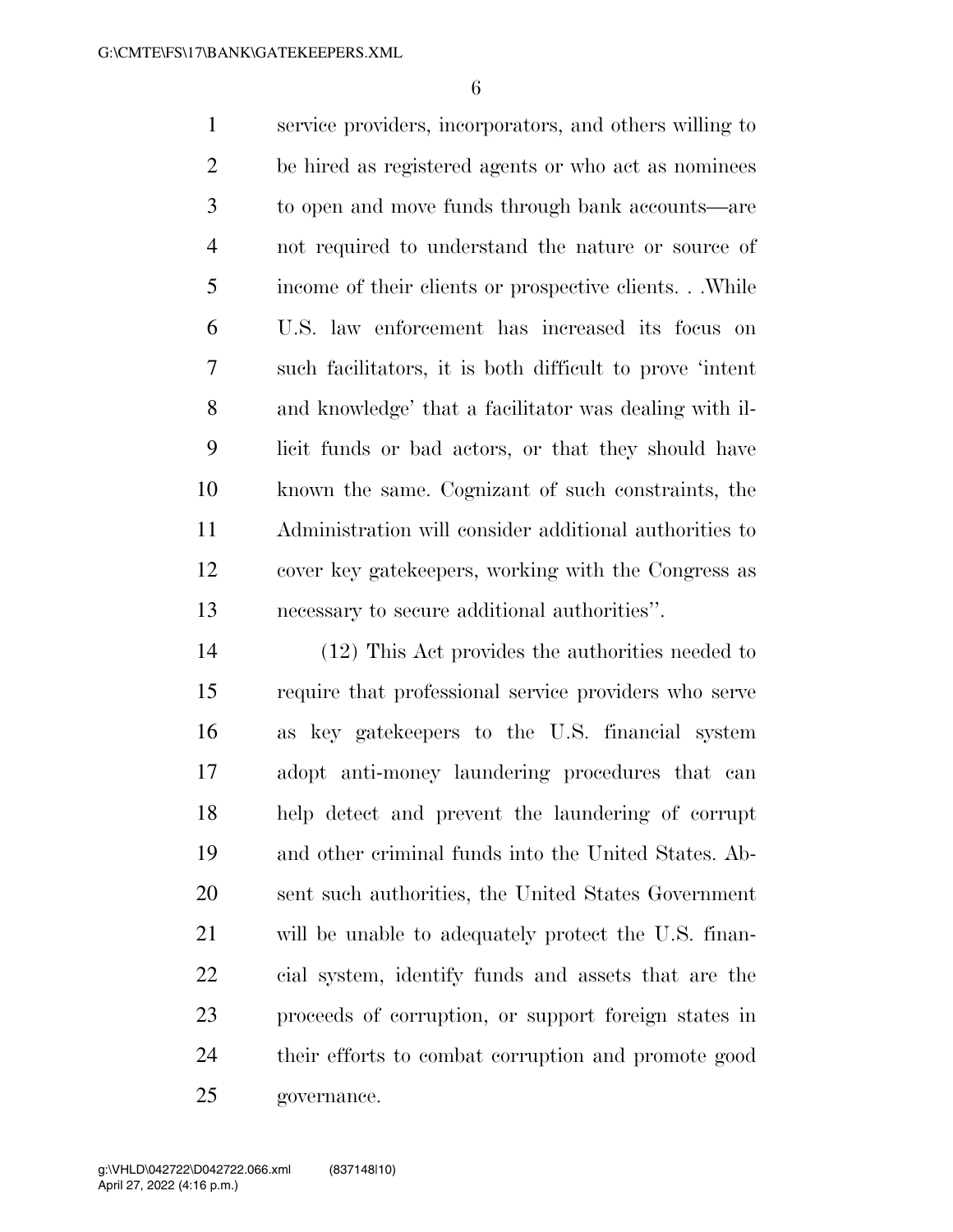| 1              | SEC. 3. REQUIREMENTS FOR GATEKEEPERS.                       |
|----------------|-------------------------------------------------------------|
| $\overline{2}$ | (a) IN GENERAL.—Section $5312(a)(2)$ of title 31,           |
| 3              | United States Code, as amended by the William M. (Mac)      |
| 4              | Thornberry National Defense Authorization Act for Fiscal    |
| 5              | Year $2021$ , is amended—                                   |
| 6              | $(1)$ by redesignating subparagraphs $(Z)$ and              |
| 7              | (AA) as subparagraphs (AA) and (BB), respectively;          |
| 8              | and                                                         |
| 9              | $(2)$ by inserting after subparagraph $(Y)$ the fol-        |
| 10             | lowing:                                                     |
| 11             | " $(Z)$ any person, excluding any govern-                   |
| 12             | mental entity, employee, or agent, who engages              |
| 13             | in any activity which the Secretary determines,             |
| 14             | by regulation pursuant to section $5337(a)$ , to be         |
| 15             | the provision, with or without compensation,                |
| 16             | $of$ —                                                      |
| 17             | "(i) corporate or other legal entity ar-                    |
| 18             | rangement, association, or formation serv-                  |
| 19             | ices;                                                       |
| 20             | "(ii) trust services; or                                    |
| 21             | "(iii) third party payment services.".                      |
| 22             | (b)<br>REQUIREMENTS FOR<br>GATEKEEPERS.-Sub-                |
| 23             | chapter II of chapter 53 of subtitle IV of title 31, United |
| 24             | States Code, is amended by adding at the end the fol-       |
| 25             | lowing:                                                     |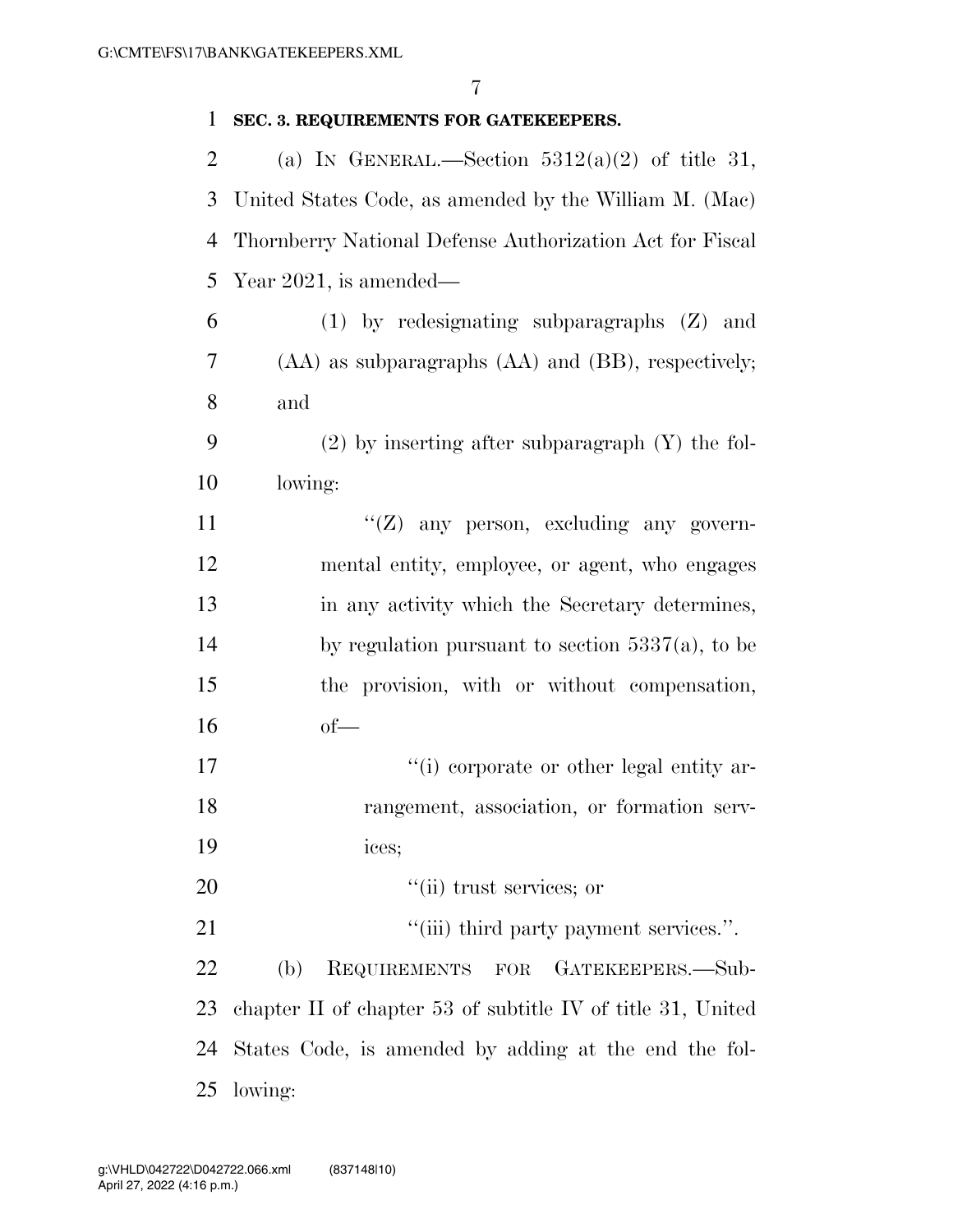## 1 **''§ 5337. Requirements for gatekeepers.**

2  $\frac{1}{2}$   $\frac{1}{2}$   $\frac{1}{2}$   $\frac{1}{2}$   $\frac{1}{2}$   $\frac{1}{2}$   $\frac{1}{2}$   $\frac{1}{2}$   $\frac{1}{2}$   $\frac{1}{2}$   $\frac{1}{2}$   $\frac{1}{2}$   $\frac{1}{2}$   $\frac{1}{2}$   $\frac{1}{2}$   $\frac{1}{2}$   $\frac{1}{2}$   $\frac{1}{2}$   $\frac{1}{2}$   $\frac{1}{2}$   $\frac{1}{2}$   $\frac{1}{2}$ 

 ''(1) IN GENERAL.—The Secretary shall, not later than 1 year after the date of the enactment this section, issue a rule to determine what persons fall within the class of persons described in section  $5312(a)(2)(Z)$ .

8 "(2) SENSE OF THE CONGRESS.—It is the sense 9 of the Congress that when issuing a rule to deter-10 mine what persons fall within the class of persons 11 described in section  $5312(a)(2)(Z)$ , the Secretary 12 shall design such rule—

13  $\langle (A)$  to minimizes burden of such rule and 14 maximizes the intended outcome of such rule; 15 and

 ''(B) avoid applying additional require- ments for persons that may fall within the class 18 of persons described in section  $5312(a)(2)(Z)$  but whom are already, as determined by the Secretary, appropriately regulated.

21 "(3) IDENTIFICATION OF PERSONS.—When de-22 termining what persons fall within the class of per-23 sons described in section  $5312(a)(2)(Z)$  the Sec-24 retary of the Treasury shall include—

25  $\frac{1}{(A)}$  any person involved in—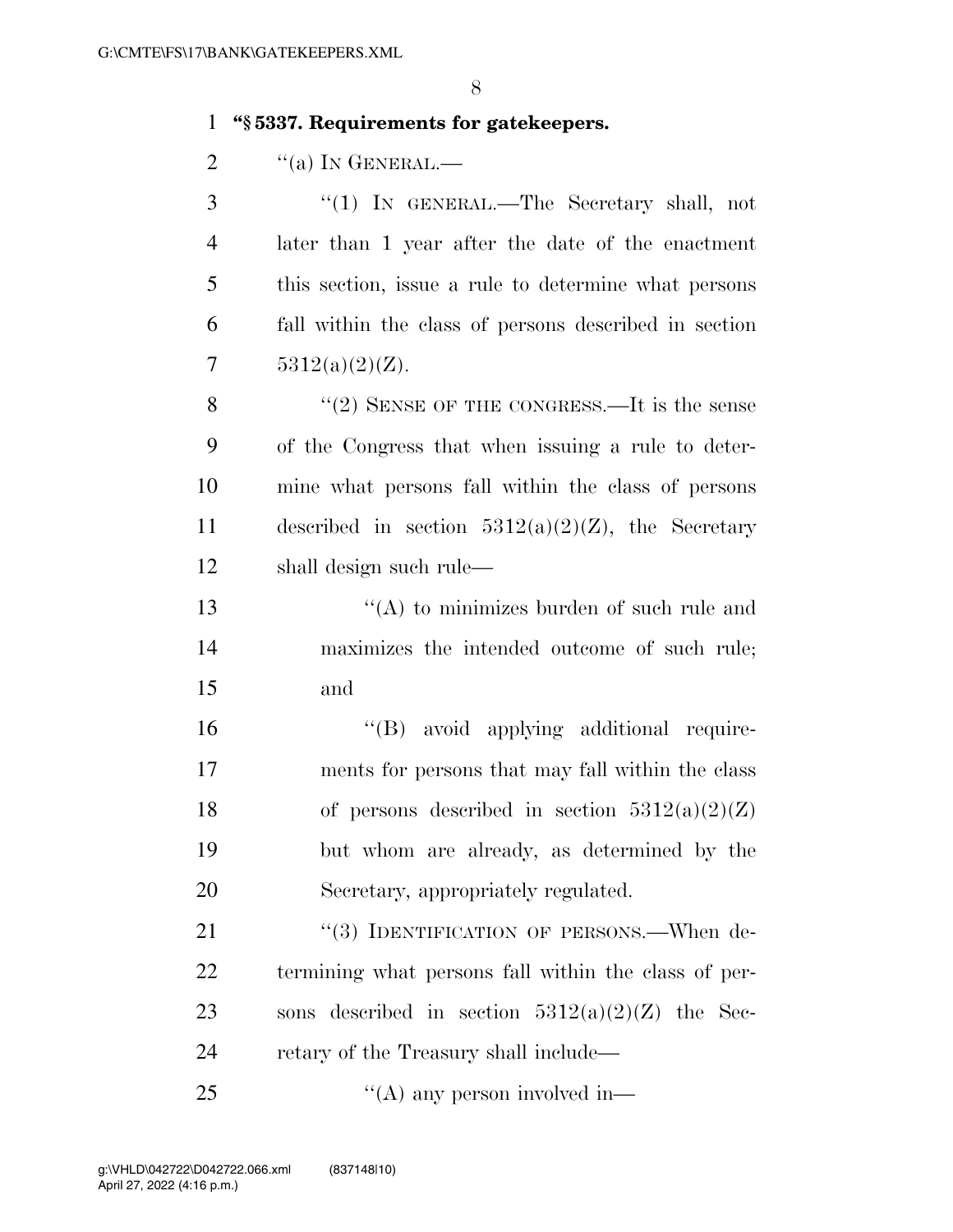| $\mathbf{1}$   | "(i) the formation or registration of a        |
|----------------|------------------------------------------------|
| $\overline{2}$ | corporation, limited liability company,        |
| 3              | trust, foundation, limited liability partner-  |
| $\overline{4}$ | ship, partnership, or other similar entity,    |
| 5              | association, or arrangement;                   |
| 6              | "(ii) the acquisition or disposition of a      |
| 7              | corporation, limited liability company,        |
| 8              | trust, foundation, limited liability partner-  |
| 9              | ship, partnership, or other similar entity,    |
| 10             | association, or arrangement;                   |
| 11             | "(iii) the managing, advising, or con-         |
| 12             | sulting with respect to of money or other      |
| 13             | assets;                                        |
| 14             | "(iv) the processing of payments;              |
| 15             | $f'(v)$ the provision of eash vault serv-      |
| 16             | ices;                                          |
| 17             | $f'(vi)$ the wiring of money;                  |
| 18             | "(vii) the exchange of foreign cur-            |
| 19             | rency, digital currency, or digital assets; or |
| 20             | "(viii) the sourcing, pooling, organiza-       |
| 21             | tion, or management of capital in associa-     |
| 22             | tion with the formation, operation, or man-    |
| 23             | agement of, or investment in, a corpora-       |
| 24             | tion, limited liability company, trust, foun-  |
| 25             | dation, limited liability partnership, part-   |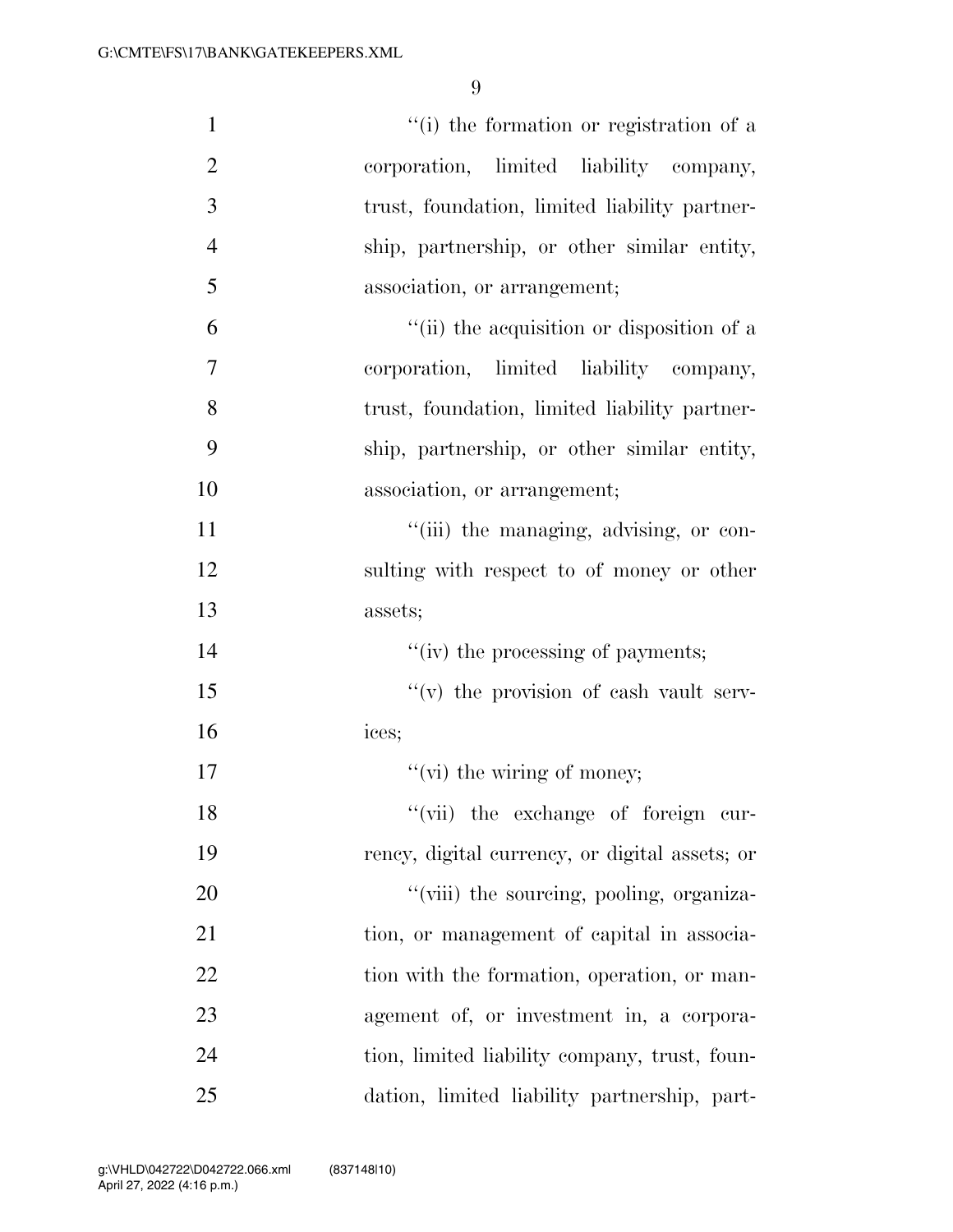| $\mathbf{1}$   | nership, or other similar entity, associa-          |
|----------------|-----------------------------------------------------|
| $\overline{2}$ | tion, or arrangement;                               |
| 3              | $\lq\lq (B)$ any person who, in connection with     |
| $\overline{4}$ | filing any return, directly or indirectly, on be-   |
| 5              | half of a foreign individual, trust or fiduciary    |
| 6              | with respect to direct or indirect, United States   |
| $\overline{7}$ | investment, transaction, trade or business, or      |
| 8              | similar activities—                                 |
| 9              | "(i) obtains or uses a preparer tax                 |
| 10             | identification number; or                           |
| 11             | "(ii) would be required to use or ob-               |
| 12             | tain a preparer tax identification number,          |
| 13             | if such person were compensated for serv-           |
| 14             | ices rendered;                                      |
| 15             | $\lq\lq$ (C) any person acting as a trustee; and    |
| 16             | "(D) any person, wherever organized or              |
| 17             | doing business, that is—                            |
| 18             | "(i) owned or controlled by a person                |
| 19             | described in subparagraphs $(A)$ , $(B)$ , or       |
| 20             | (C);                                                |
| 21             | "(ii) acts as an agent of a person de-              |
| 22             | scribed in subparagraphs $(A)$ , $(B)$ , or $(C)$ ; |
| 23             | or                                                  |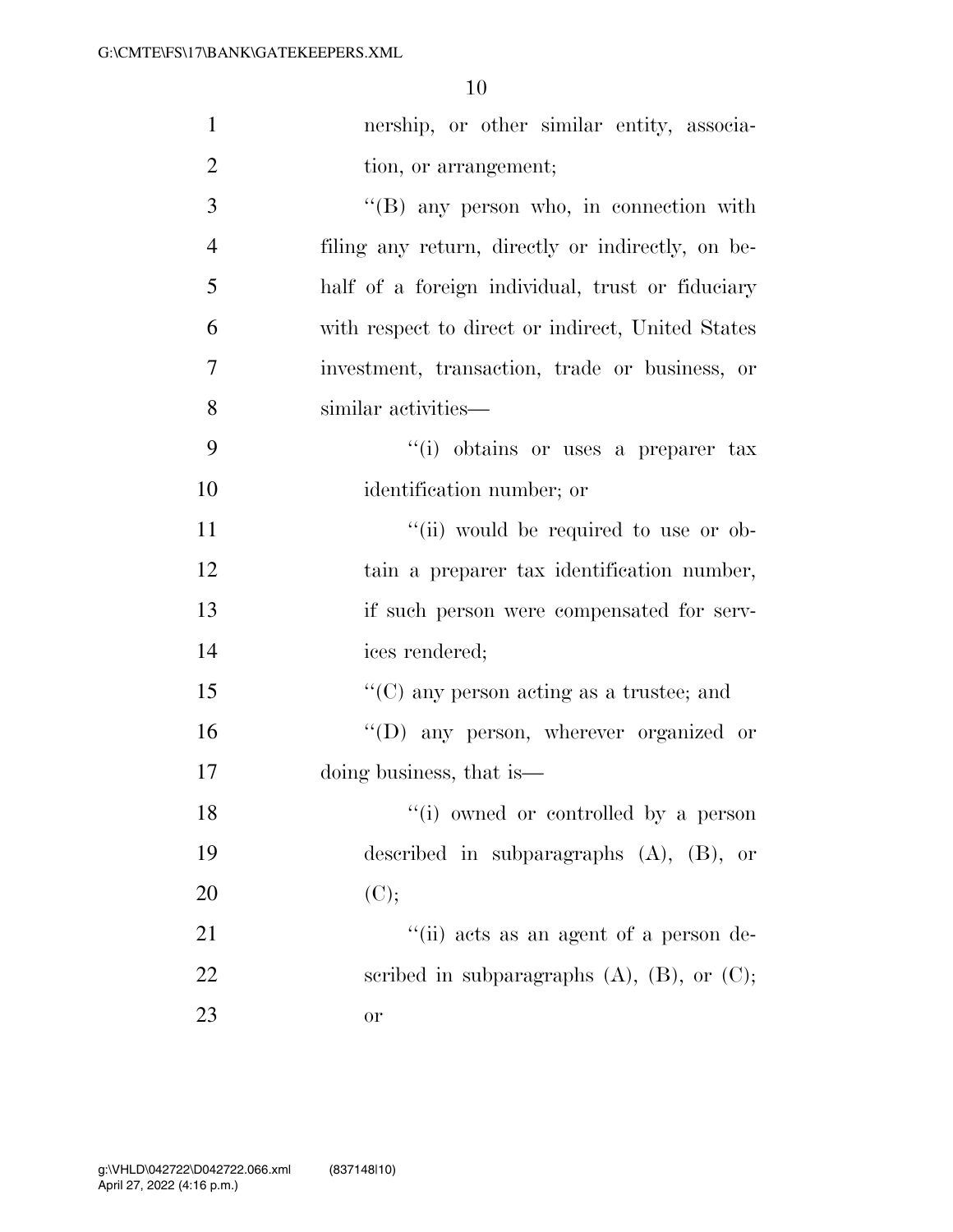''(iii) is an instrumentality of a person described in subparagraphs (A), (B), or (C).

 ''(b) REQUIREMENTS.—The Secretary may require 5 persons described in section  $5312(a)(2)(Z)$  to do one or more of the following—

 $\frac{1}{1}$  identify and verify account holders and functional equivalents as described in section 5318(l), including by establishing and maintaining written procedures that are reasonably designed to enable the person to identify and verify beneficial owners (as such term is defined in section 5336(a)) of clients, as described in section 5336;

 ''(2) maintain appropriate procedures, including the collection and reporting of such information as the Secretary may prescribe by regulation, to ensure compliance with this subchapter and regulations pre- scribed thereunder or to guard against corruption, money laundering, the financing of terrorism, or other forms of illicit finance;

21 ''(3) establish anti-money laundering programs 22 as described in section 5318(h);

23 ''(4) report suspicious transactions as described 24 in section  $5318(g)(1)$ ; and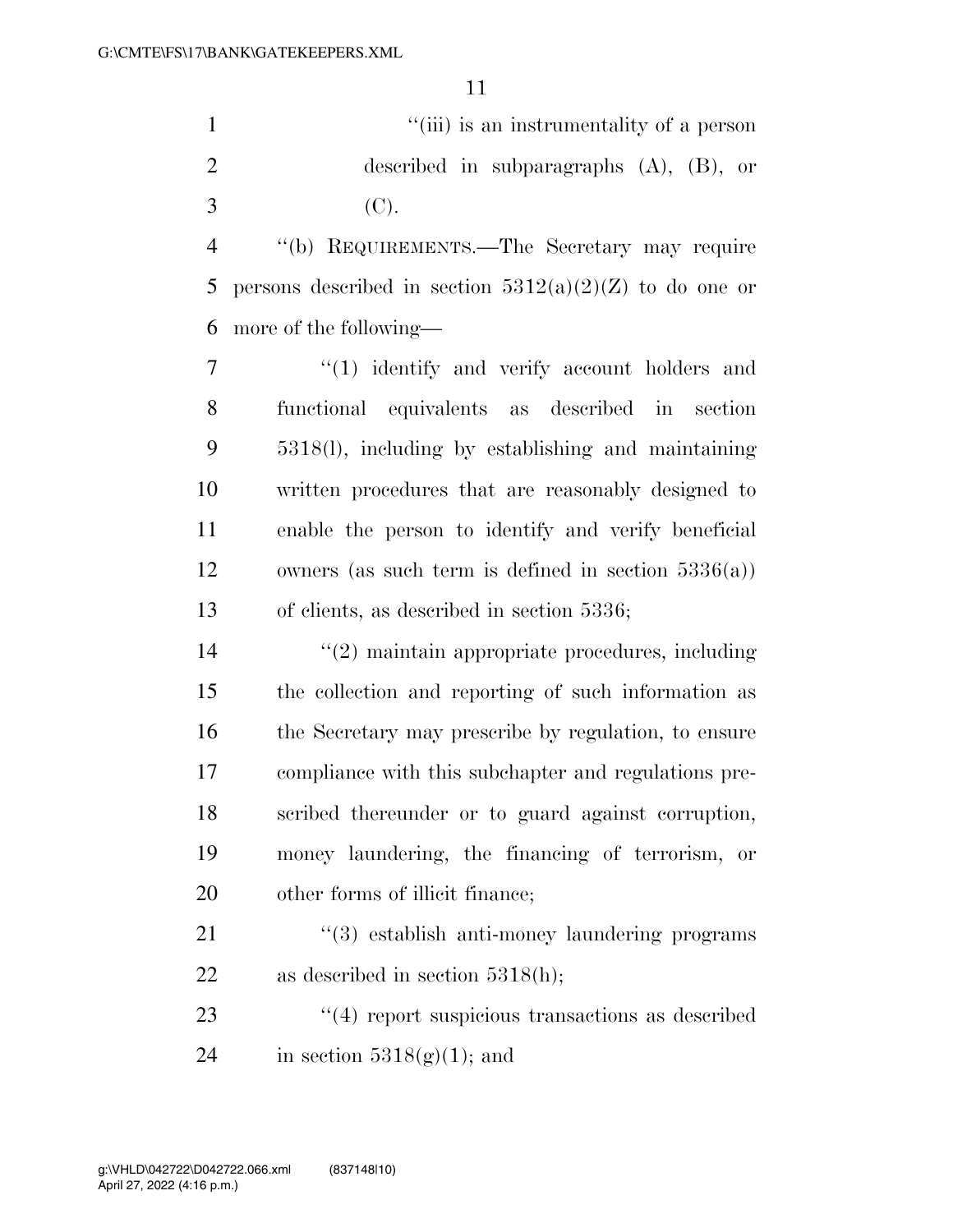1 ''(5) establish due diligence policies, procedures, and controls as described in section 5318(i).

 ''(c) LIMITATION ON EXEMPTIONS.—The Secretary may not delay the application of any requirement de- scribed in this subchapter for any person described in sec-6 tion  $5312(a)(2)$ .

 ''(d) EXTRATERRITORIAL JURISDICTION.—Any per-8 son described in section  $5312(a)(2)(Z)$  shall be subject to extraterritorial Federal jurisdiction with respect to the re-quirements of this subtitle.

11 "(e) ENFORCEMENT.—

12 "(1) RANDOM AUDITS.—Beginning on the date that is 1 year after the date that the Secretary issues a rule to determine what persons fall within the class of persons described in section  $5312(a)(2)(Z)$ , and on an ongoing basis thereafter, the Secretary shall conduct random audits of per- sons fall within the class of persons described in sec-19 tion  $5312(a)(2)(Z)$  to access compliance with this section.

21 ''(2) REPORTS.—The Secretary shall, not later than 180 days after the conclusion of any calendar year submit a report to the Committee on Financial Services of the House of Representatives and the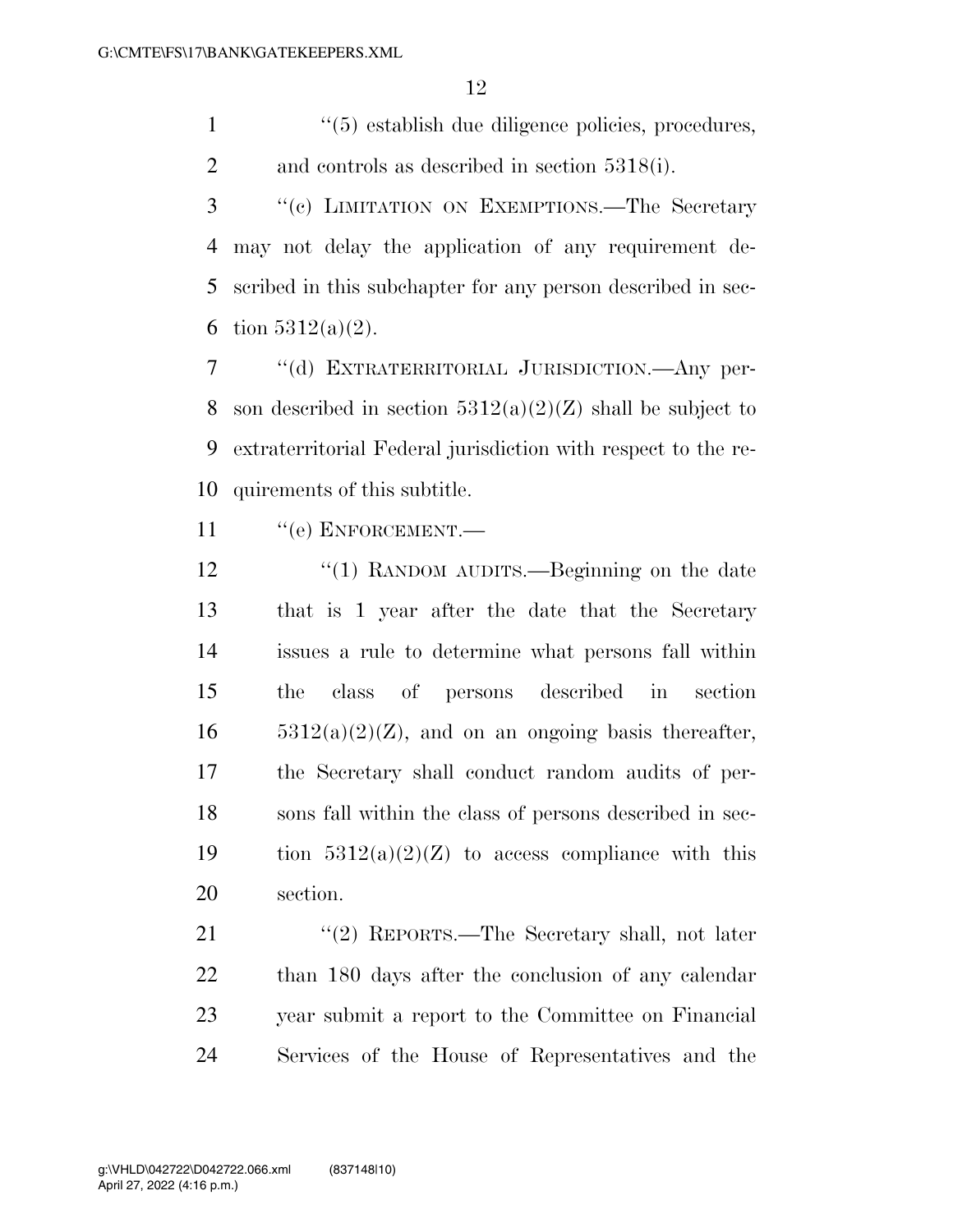| $\mathbf{1}$   | Committee on Banking and Urban Affairs of the                 |
|----------------|---------------------------------------------------------------|
| $\overline{2}$ | Senate that—                                                  |
| 3              | $\lq\lq$ describes the results of any random                  |
| $\overline{4}$ | audits conducted pursuant to paragraph (1)                    |
| 5              | during such calendar year; and                                |
| 6              | $\lq\lq$ includes recommendations for improv-                 |
| 7              | ing the effectiveness of the requirements im-                 |
| 8              | posed under this section on persons described in              |
| 9              | section $5312(a)(2)(Z)$ .".                                   |
| 10             | (c) EFFECTIVE DATE.—The provisions of law added               |
| <sup>11</sup>  | by the amendments made by this section shall take effect      |
| 12             | on [ ].                                                       |
| 13             | (d) CONFORMING AMENDMENT.—The table of sec-                   |
| 14             | tions in chapter 53 of subtitle IV of title 31, United States |
| 15             | Code, is amended by inserting after the item relating to      |
|                |                                                               |
| 16             | section 5336 the following:                                   |
|                | "5337. Requirements for gatekeepers.".                        |
|                | 17 (e) USE OF TECHNOLOGY TO INCREASE EFFICIENCY               |
| 18             | AND ACCURACY OF INFORMATION.                                  |
| 19             | (1) IN GENERAL.—The Secretary of the Treas-                   |
| 20             | ury, acting through the Director of the Financial             |
| 21             | Crimes Enforcement Network, shall promote the in-             |
| 22             | tegrity and timely, efficient collection of information       |
| 23             | by persons described in section $5312(a)(2)(Z)$ of title      |
| 24             | 31, United States Code by exploring the use of tech-          |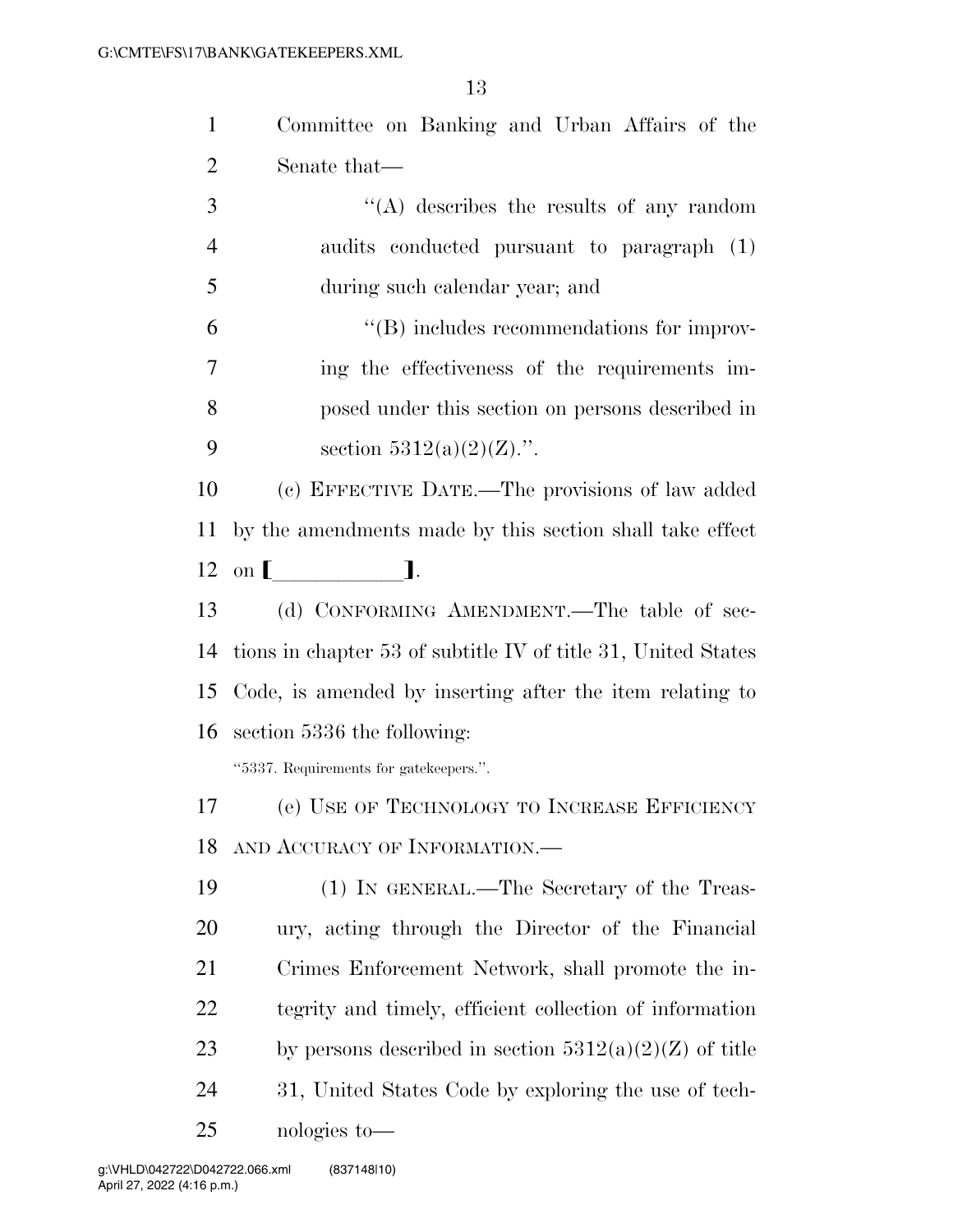(A) effectuate the collection, standardiza- tion, transmission, and sharing of such infor- mation as required under section 5337 of title 31, United States Code; and (B) minimize the burdens associated with

 the collection, standardization, transmission, and sharing of such information as required under section 5337 of title 31, United States Code.

 (2) REPORT.—Not later than 3 years after the date of the enactment of this subsection, the Direc- tor of the Financial Crimes Enforcement Network shall submit a report to Committee on Financial Services of the House of Representatives and the Committee on Banking and Urban Affairs of the Senate that—

 (A) describes any findings of the Director of the Financial Crimes Enforcement with re- spect to technologies that may effectuate the collection, standardization, transmission, and sharing of such information as required under section 5337 of title 31, United States Code; and

 (B) makes recommendations for imple-menting such technologies.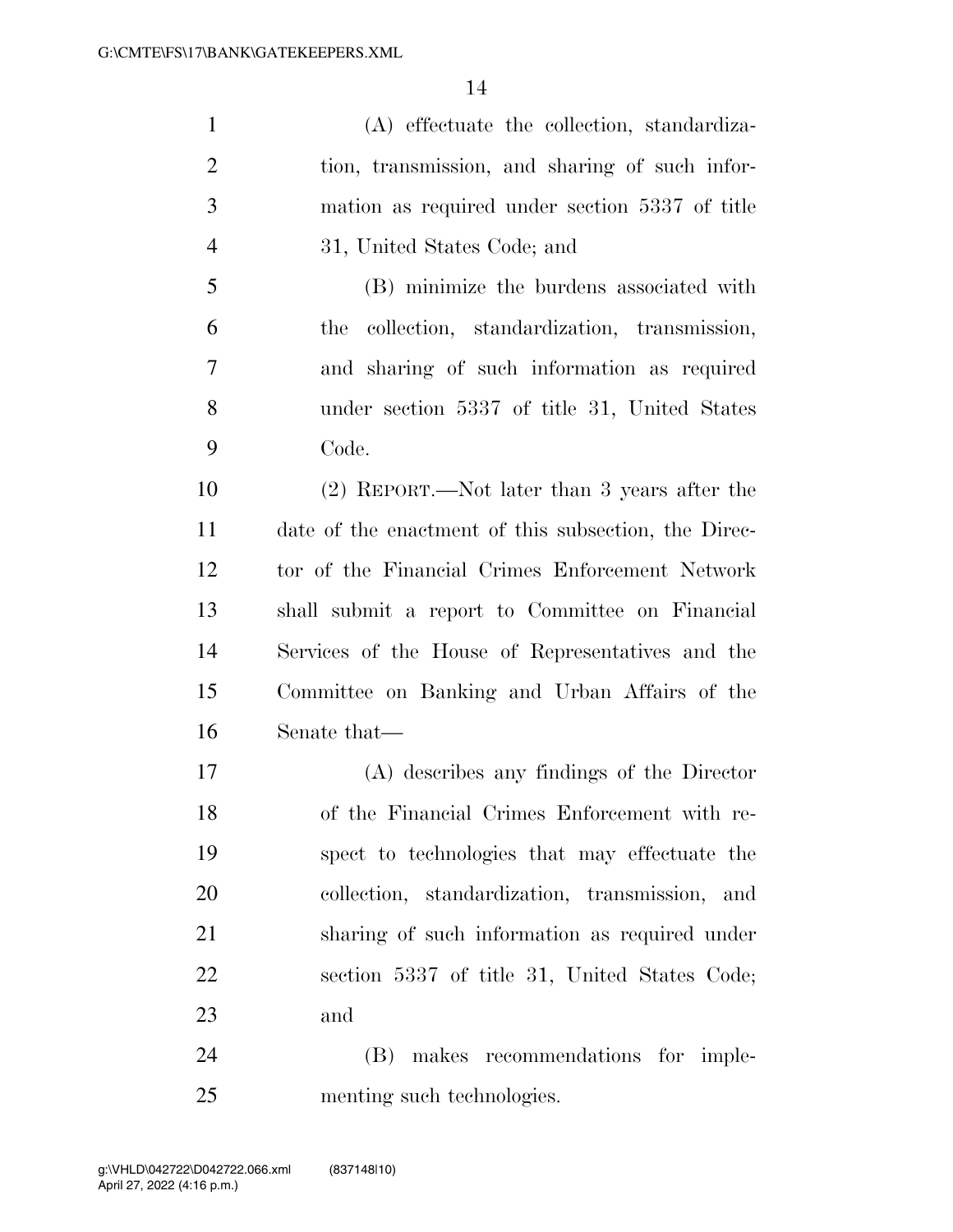#### **SEC. 4. GATEKEEPERS STRATEGY.**

 Section 262 of the Countering America's Adversaries Through Sanctions Act is amended by inserting after paragraph (10) the following:

5 "(11) GATEKEEPER STRATEGY.— "(A) In GENERAL.—A description of ef- forts to impose sufficient anti-money laundering safeguards on types of persons who serve as gatekeepers.

 $\text{``(B)}$  UPDATE.—If the updates to the na- tional strategy required under section 261 have been submitted to appropriate congressional committees before the date of the enactment of this paragraph, the President shall submit to the appropriate congressional committees an additional update to the national strategy with respect to the addition of this paragraph not later than 1 year after the date of the enact-ment of this paragraph.''.

### **SEC. 5. AGENCY COORDINATION AND COLLABORATION.**

 The Secretary of the Treasury shall, to the greatest extent practicable—

 (1) establish relationships with State, local, ter-ritorial, and Tribal governmental agencies; and

 (2) work collaboratively with such governmental agencies to implement and enforce the regulations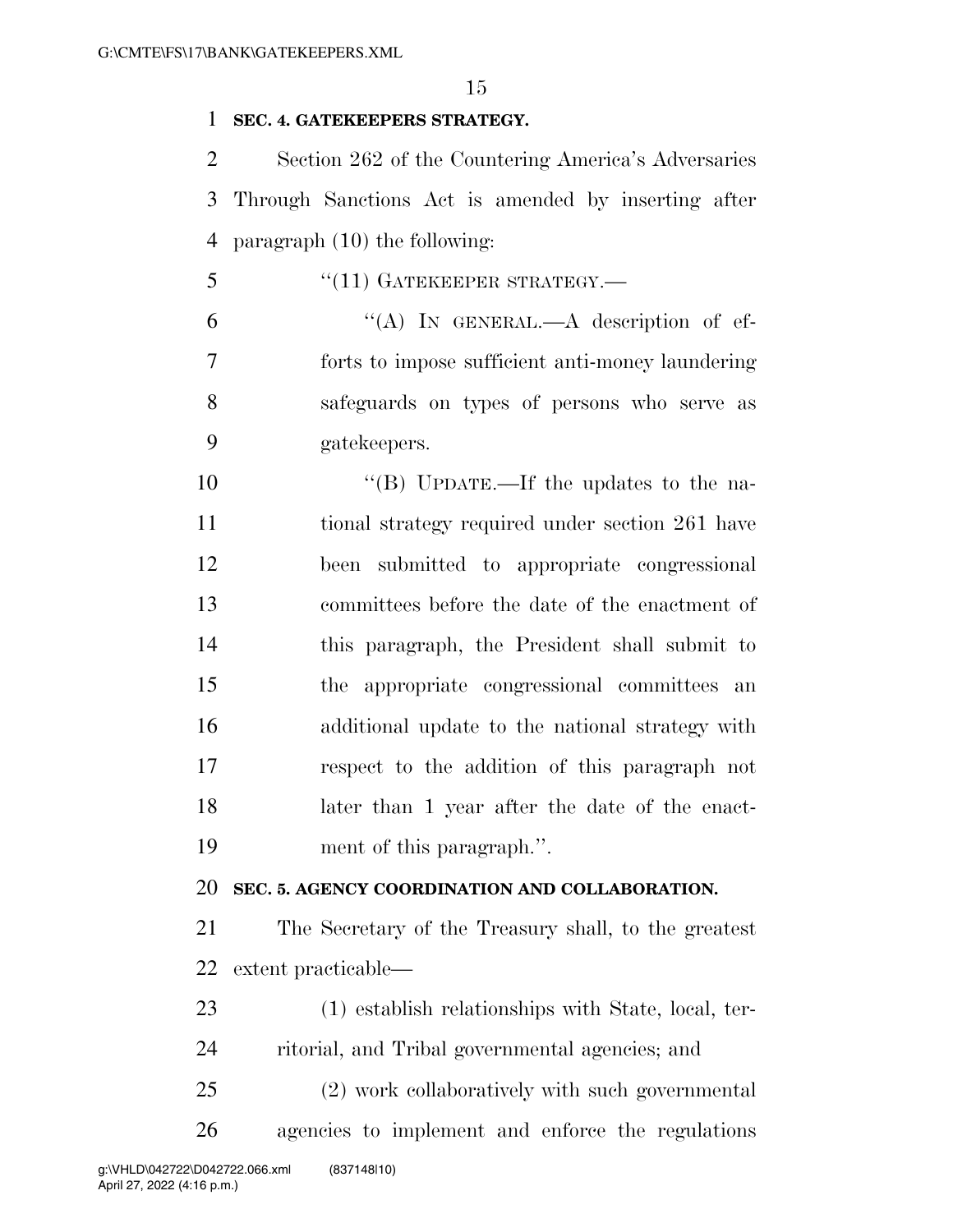| $\mathbf{1}$   | prescribed under this Act and the amendments made            |
|----------------|--------------------------------------------------------------|
| $\overline{2}$ | by this Act, by-                                             |
| 3              | (A) using the domestic liaisons established                  |
| $\overline{4}$ | in section 310(f) of title 31, United States                 |
| 5              | Code, to share information regarding changes                 |
| 6              | effectuated by this Act;                                     |
| $\overline{7}$ | (B) using the domestic liaisons established                  |
| 8              | in section $310(f)$ of title 31, United States               |
| 9              | Code, to advise on necessary revisions to State,             |
| 10             | local, territorial, and Tribal standards with re-            |
| 11             | spect to relevant professional licensure;                    |
| 12             | (C) engaging with various gatekeepers as                     |
| 13             | appropriate, including with respect to informa-              |
| 14             | tion sharing and data sharing; and                           |
| 15             | (D) working with State, local, territorial,                  |
| 16             | and Tribal governmental agencies to levy pro-                |
| 17             | fessional sanctions on persons who facilitate                |
| 18             | corruption, money laundering, the financing of               |
| 19             | terrorist activities, and other related crimes.              |
| 20             | SEC. 6. AUTHORIZATION OF APPROPRIATIONS.                     |
| 21             | In addition to amounts otherwise available for such          |
| 22             | purposes, there are authorized to be appropriated to the     |
| 23             | Secretary of the Treasury, without fiscal year limitation,   |
| 24             | <b>[\$ ]</b> to remain available until expended, exclusively |
|                |                                                              |